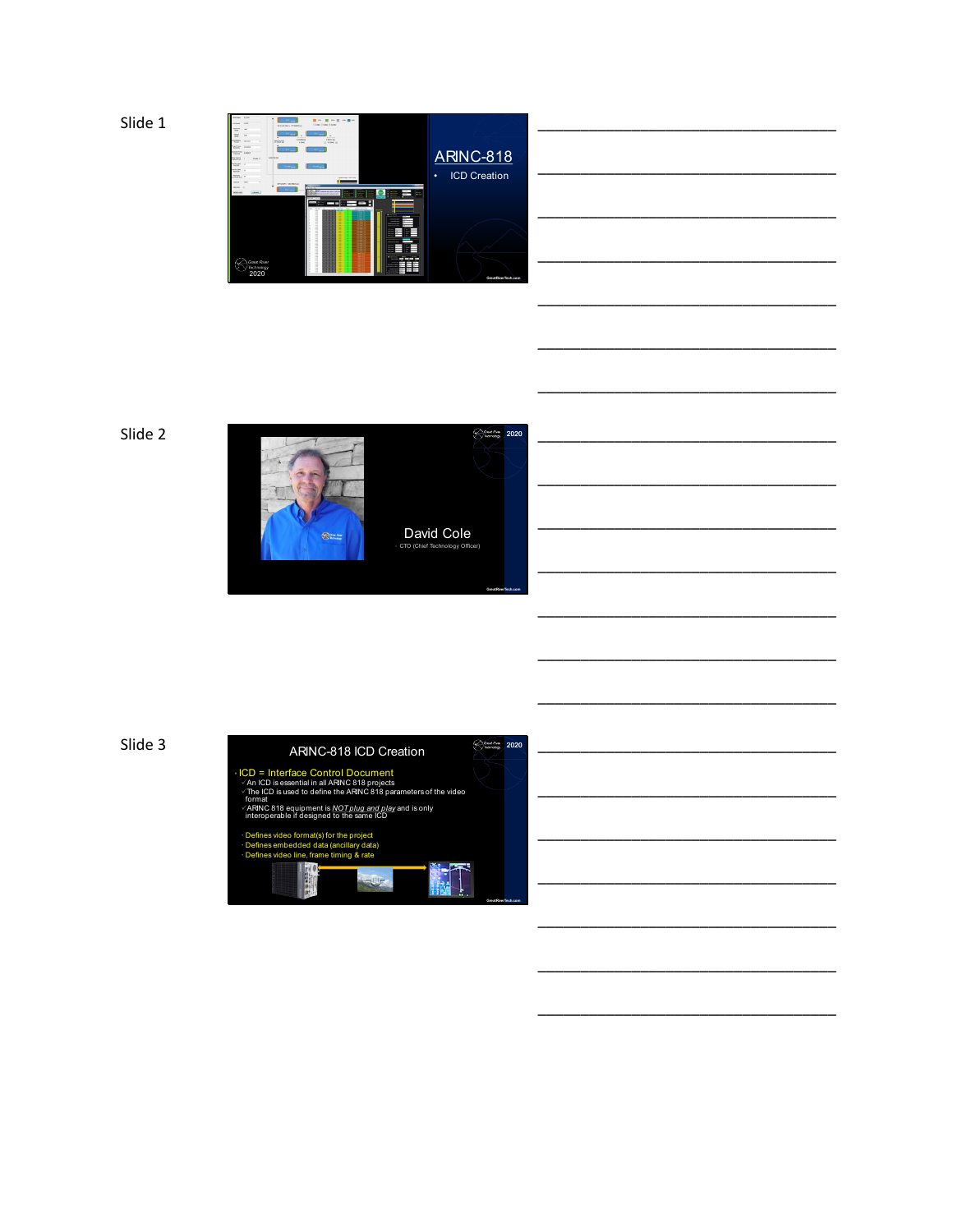





\_\_\_\_\_\_\_\_\_\_\_\_\_\_\_\_\_\_\_\_\_\_\_\_\_\_\_\_\_\_\_\_\_\_\_

\_\_\_\_\_\_\_\_\_\_\_\_\_\_\_\_\_\_\_\_\_\_\_\_\_\_\_\_\_\_\_\_\_\_\_

\_\_\_\_\_\_\_\_\_\_\_\_\_\_\_\_\_\_\_\_\_\_\_\_\_\_\_\_\_\_\_\_\_\_\_

\_\_\_\_\_\_\_\_\_\_\_\_\_\_\_\_\_\_\_\_\_\_\_\_\_\_\_\_\_\_\_\_\_\_\_

\_\_\_\_\_\_\_\_\_\_\_\_\_\_\_\_\_\_\_\_\_\_\_\_\_\_\_\_\_\_\_\_\_\_\_